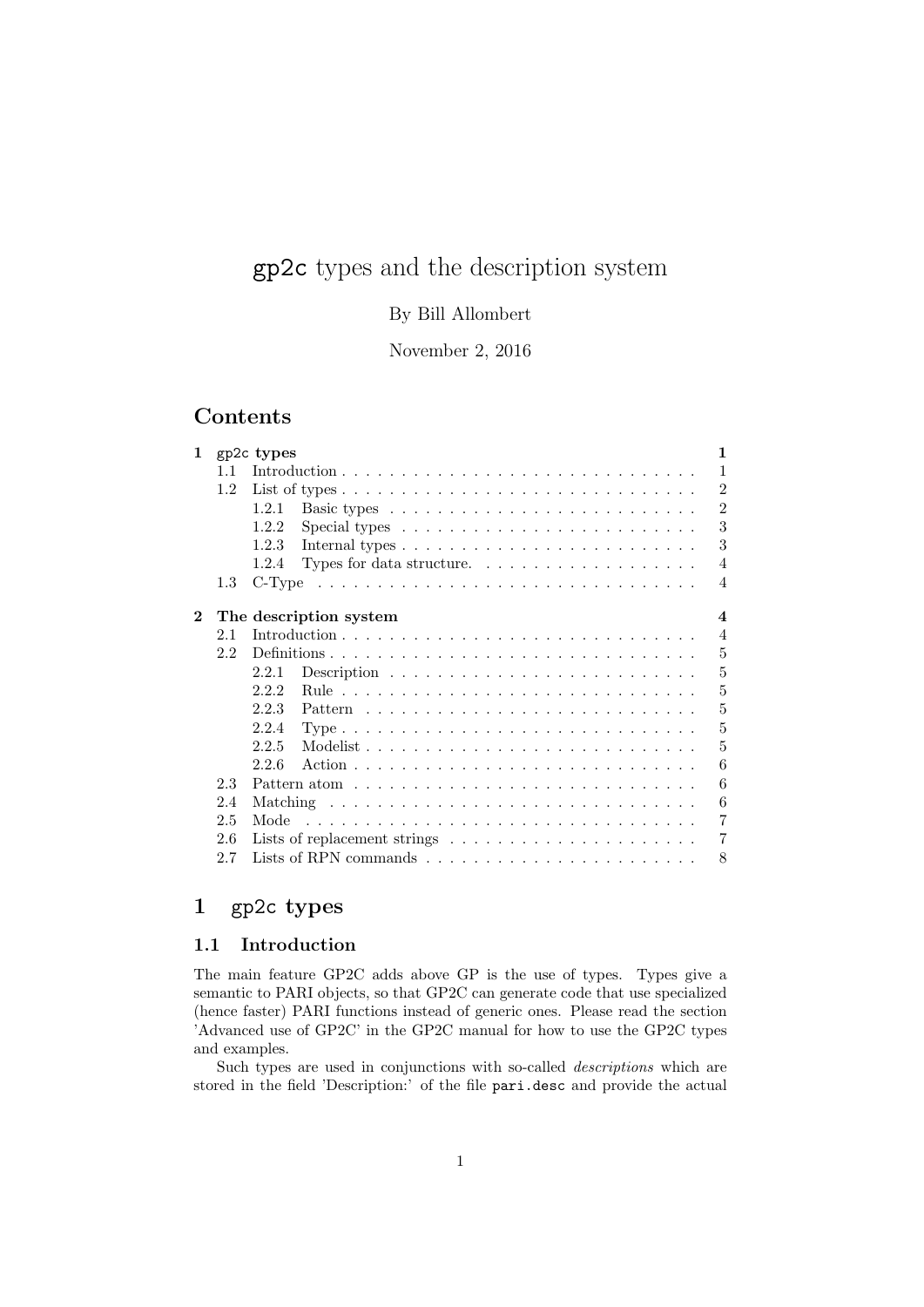C code to use depending of the types of the arguments. They are described in Section 2.

Abstractly, a GP2C type is a set of pairs  $(A, B)$  where A is a mathematical object and  $B$  its computer representation. Two different types can contain the same mathematical object, with a different computer representation. For example the type *bool* is the set  $\{(\text{true},1L), (\text{false},0L)\}, i.e.$  true and false with true coded by the C-long integer 1 and false coded by the C-long integer 0; the type negbool is the set  $\{(\text{true},0L), (\text{false},1L)\}\$  which is the same set of mathematical objects, but now true is coded by the C-long integer 0 and false by the C-long integer 1.

For each GP2C type, there exists a C type Ct such that for all pairs  $(A, B)$ belonging to the type, the C type of B is  $C_t$ . This C type is specified by the description \_typedef.

The GP2C types are preordered. Abstractly, we say that  $t_1 \prec t_2$  if and only if there is a map f such that  $(A, B) \mapsto (A, f(B))$  defines a one-to-one mapping from  $t_1$  to  $t_2$ . Practically we restrict the relation  $\prec$  to make it a partial order such that any two types have an upper bound. This partial order is defined by the chains in the description type preorder. It can be printed by running gp2c -t.



Figure 1: Example of type preorder

The process of converting a mathematical object from one type to another is called casting. The casting methods known to GP2C are given by the cast description.

### 1.2 List of types

In this section, we list the types known to PARI/GP. The current list is available in the description \_typedef.

#### 1.2.1 Basic types

small Small integers represented by C long integers.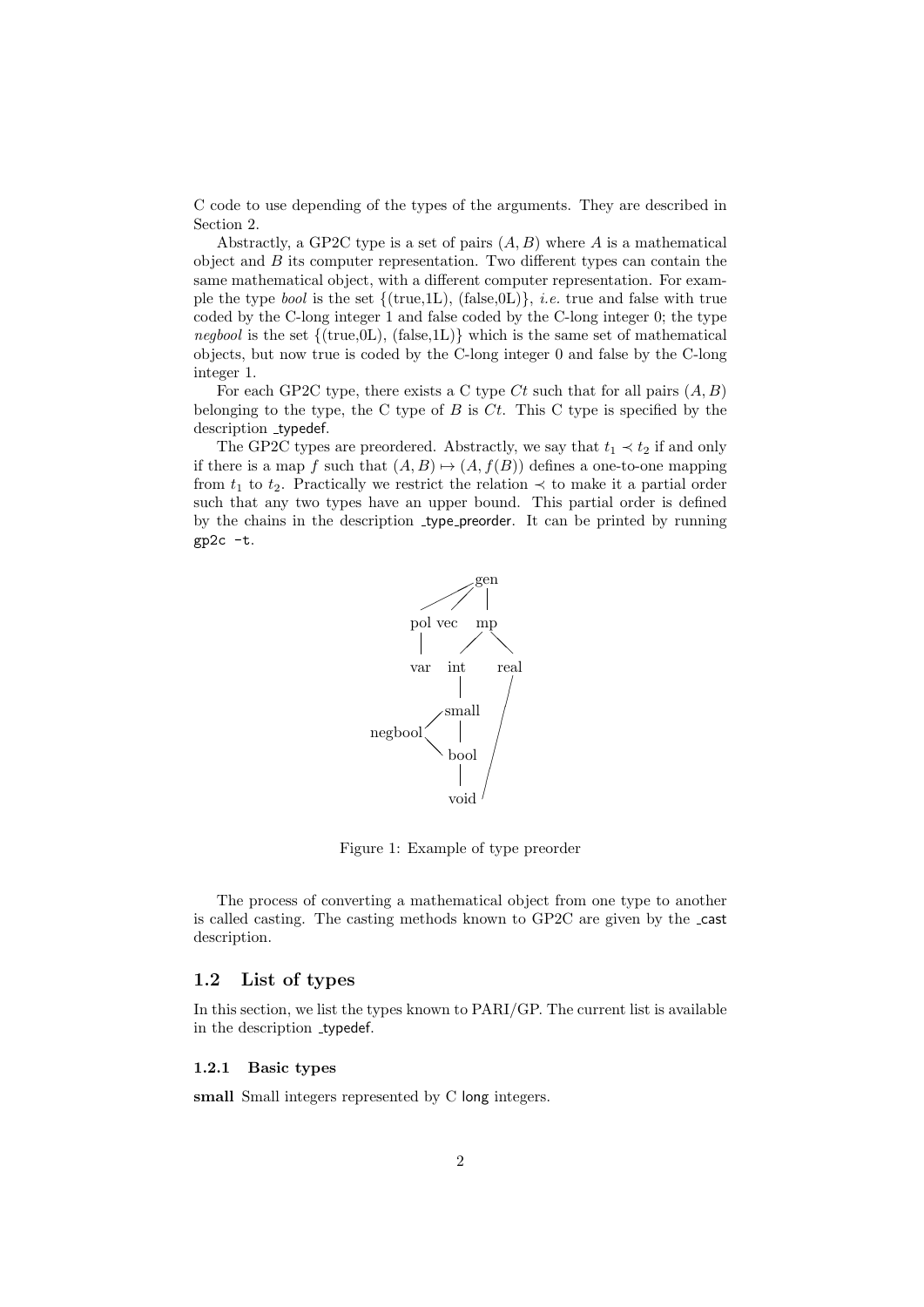int Multi-precision integers represented by  $t$ <sub>-INT</sub> GENs.

real Multi-precision floating point real numbers represented by t REAL GENs.

mp Multi-precision numbers. Union of the types int and real.

vecsmall Vectors of small integers represented by t VECSMALL GENs.

- vec Vectors and matrices of PARI objects, represented by t VEC, t COL or t MAT GENs.
- var Polynomial variables represented by their variable number which is a C long integer. This is associated to the prototype code 'n'.
- pol Polynomials represented by t POL GENs.
- genstr Strings represented by t STR GENs.
- list GP lists represented by t LIST GENs.

gen Generic PARI objects represented by GENs.

#### 1.2.2 Special types

- void This type is a set with only one element called void. This is the return type of functions not returning anything. GP allows to cast it to 0.
- bool Boolean values represented as C long integers, where 1 is true and 0 is false.
- negbool Negated boolean values represented as C long integers, where 0 is true and 1 is false.
- lg Vector lengths represented by the lg macro output, i.e. a C long integer equal to the actual length plus one.
- str  $C$  strings represented by  $C$  const char  $*$  strings.
- typ GEN types represented by C long integers, as returned by the typ() macro.

#### 1.2.3 Internal types

The following types are mainly for internal use inside GP2C.

- empty This type is the empty set. No individual object can be of this type but a set of objects can. In fact this is a default type for an unspecified set of objects.
- small int Small integers represented by C int integers. This is only available for compatibility with PARI function returning int (instead of long).

bptr Byte pointer. This is used for the primepointer global variable.

func\_GG function with protype GEN f(GEN,GEN). Used by *forvec*.

pari\_sp This is the stack pointer type pari\_sp.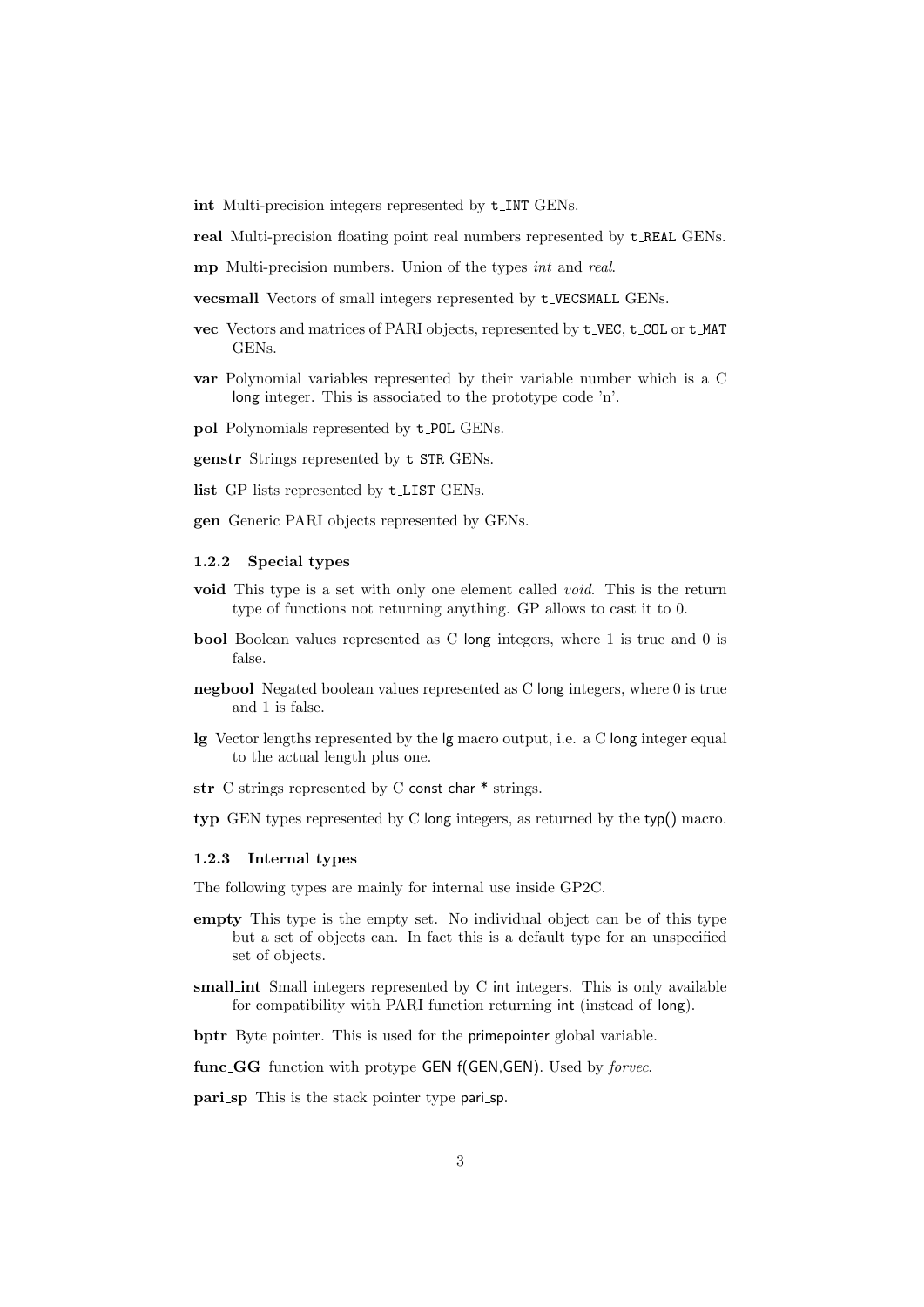#### 1.2.4 Types for data structure.

These types are mainly defined to allow the use of inline member functions.

nf Number field as returned by nfinit.

bnf Big number field as returned by bnfinit.

bnr Ray class field as returned by *bnrinit*.

ell Elliptic curve as returned by ellinit.

bell Big elliptic curve as returned by *ellinit*.

clgp Class group as returned by the 'clgp' member function.

prid Prime ideal as returned by *idealprimedec*.

gal Galois group as returned by galoisinit.

# 1.3 C-Type

A C-Type is just a level of indirection toward real C types. C-types are defined by the descriptions decl base and decl ext. Each type belongs to a C-type as specified by the description \_typedef.

# 2 The description system

#### 2.1 Introduction

The description system is a way to describe the PARI application programming interface in a way understandable by both the GP2C compiler and human beings. The present document is mostly addressed to this second category. We start by a simple example:

The description of the GP function sqr is

| (int): int | $sqri$ (\$1) |
|------------|--------------|
| (mp):mp    | gsqr(\$1)    |
| (gen):gen  | gggr(\$1)    |

Each line is called a rule, which in this case consists of three parts. Let us consider the first one: the parts (int), :int and sqri(\$1) are respectively called the pattern, type, and action part.

When GP2C compiles  $\frac{sqr(1)}{s}$ , it computes the types of the arguments (here 1 is of type small) and matches them against the patterns from top to bottom. The "best" rule is used; in case of a tie, the topmost rule wins. Here, all three rules apply, and the first rule wins. Since the type of this rule is int, GP2C sets the type of the expression  $\frac{sqrt(1)}{1}$  to *int*. The action part is  $\frac{sqrt(1)}{1}$ , so GP2C generates the C code sqri(\$1) where \$1 is replaced by the code of the argument 1 cast to the pattern type  $(int)$ . The result is the C code sqri(gen\_1).

Now a more complex example: the description of the GP function  $\exp$  is

(real):real mpexp(\$1) (mp):mp:prec gexp(\$1, prec) (gen):gen:prec gexp(\$1, prec)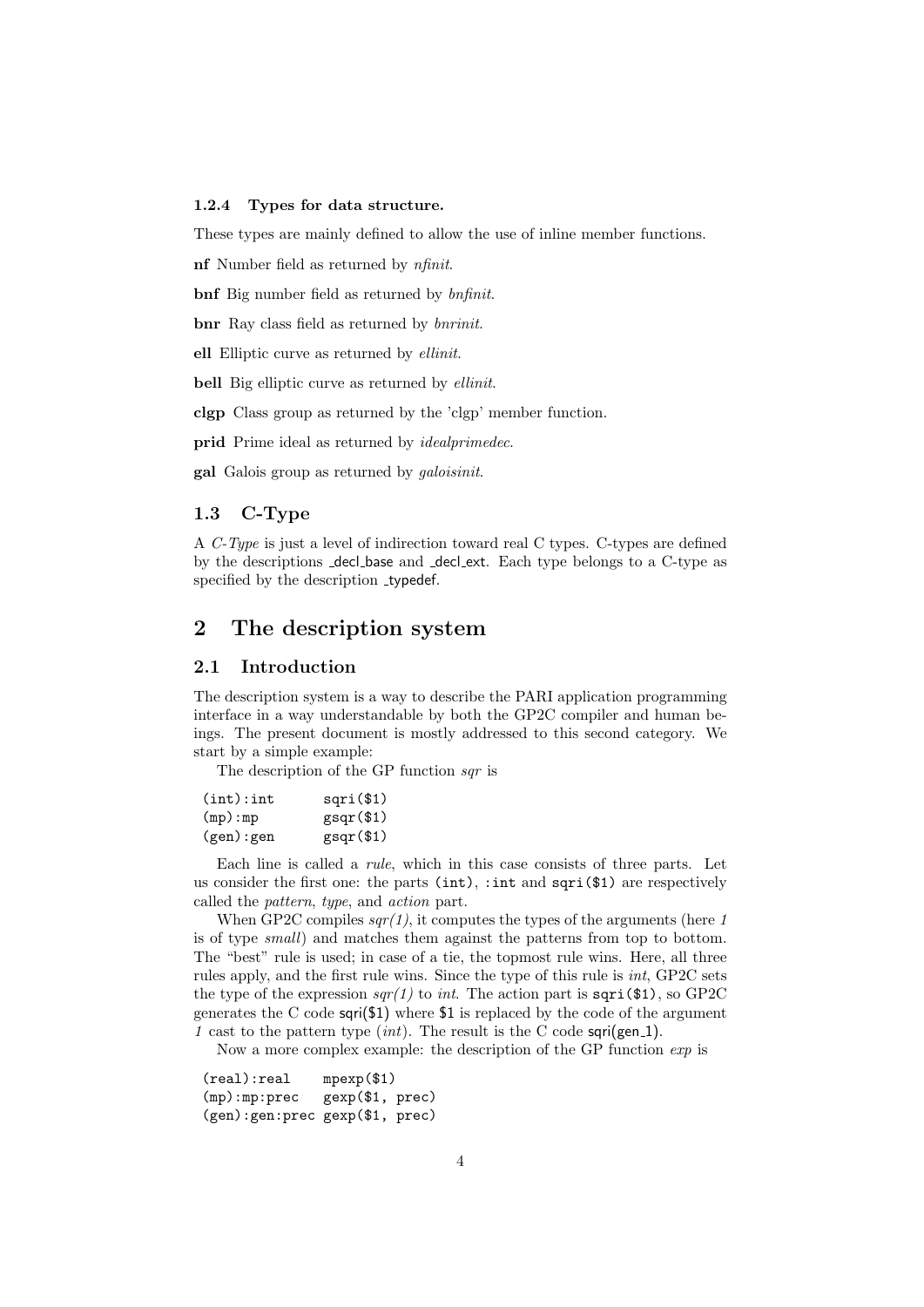When GP2C compiles  $exp(1)$ , it looks for the "best" rules. The first rule cannot be used, because there is no way to cast a small to a real, so it uses the second rule. This time the result will be of type  $mp$ . The extra part :prec is called a mode. The mode 'prec' states that the action part will use the special 'prec' variable that holds the current real precision. This is obvious from the action part code, but GP2C do not parse the action part so it needs this mode. Note that the last rule is also valid and has the same action part so would generate the exact same code. However, the type of the expression would be less precise.

The description of the GP function matdet is

(gen, ?0):gen det(\$1)  $(gen, 1):gen$  det $2($1)$ (gen, #small):gen \$"incorrect flag in matdet" (gen, small):gen det0(\$1, \$2)

We see several new pattern atoms:

- 1 matches a literal 1, e.g.  $mated(M,1)$  would match the second rule.
- ?0 matches an optional literal 0:  $mated(M), mated(t(M),0)$  and  $mated(t(M))$ all match the first rule.
- $\bullet$   $\#small$  matches an unspecified literal  $small.$

Finally, we also see a new action  $\mathcal{F}$ ...", which causes GP2C to display the error message and abort.

#### 2.2 Definitions

We now give a formal definition of descriptions.

#### 2.2.1 Description

A description is a line-separated list of rules.

#### 2.2.2 Rule

A rule is a line of the form

(pattern):type:modelist action

Only the pattern part is mandatory, though most rules also include an action and a type.

#### 2.2.3 Pattern

A pattern is a comma-separated list of pattern atoms.

#### 2.2.4 Type

The type of a rule is a standard GP2C type.

#### 2.2.5 Modelist

A modelist is a colon-separated list of modes.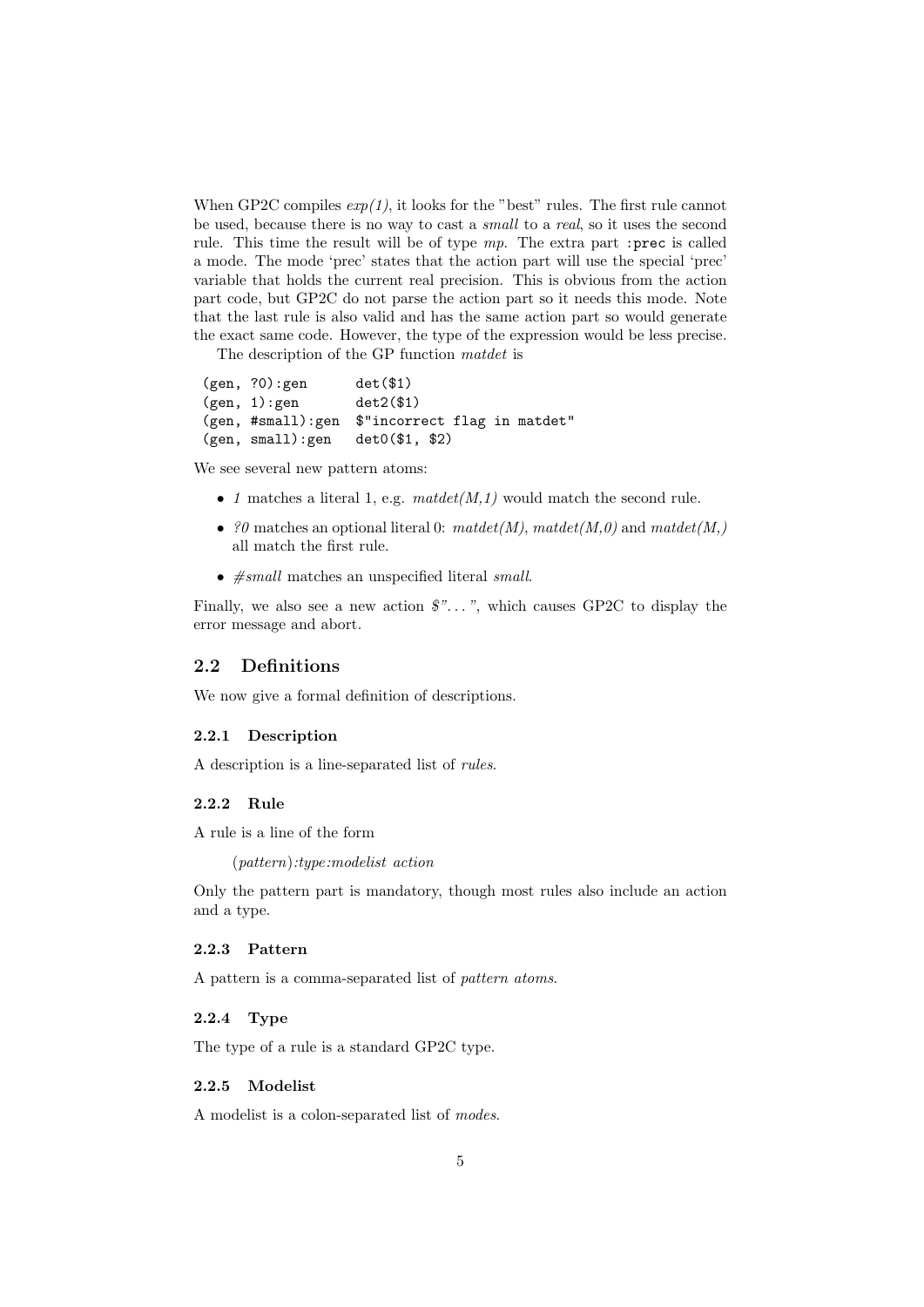#### 2.2.6 Action

An action is a string (normally a piece of C code) that can include *replacement* strings. Replacement strings start by a \$ and are substituted according to the replacement rules.

# 2.3 Pattern atom

A pattern atom is one of the following, where type is any GP2C type,  $n$  any small integer, "str" any character string and *ctype* any C-type. A pattern atom can match an object.

- type. This matches any object of type comparable to type.
- $n$ . This matches a constant small integer value equal to  $n$ .
- $\mathscr{C}_n$ . This matches an optional small value which defaults to n.
- *itype.* This matches an optional *type* value with standard default value.
- " $str$ ". This matches a constant character string equal to  $str$ .
- $\mathcal{E}$ type. This matches a reference (the GP  $\mathcal{E}x$  construction) to an object of type equal or less than type referencing the same data type.
- *nothing*. This matches a missing argument.
- $\#type$ . This matches a constant value of type type.
- ... This matches any number of arguments matching the previous atom. This must be the last atom of the pattern. This allows to implement functions taking an unlimited number of arguments.
- *C!ctype*. This matches any object of C-type *ctype*.
- $@type$ . This matches a variable of type type. This is mainly used for expressions that evaluate their arguments several times.
- \**type*. This matches an lvalue of type *type*. This is used in constructions that modify their arguments.

### 2.4 Matching

The best rule is determined as follows:

- 1. The result of matching a pattern atom against some GP code is either 'reject' or 'match'.
- 2. There are three matching levels: 'partial', 'normal' and 'perfect'.
- 3. A pattern matches if all the atoms match.
- 4. A rule matches if its pattern matches.
- 5. The best rule is the matching rule with the higher number of normal and perfect matches. In case of a tie, the highest number of perfect matches wins. If there is still a tie, the topmost rule wins.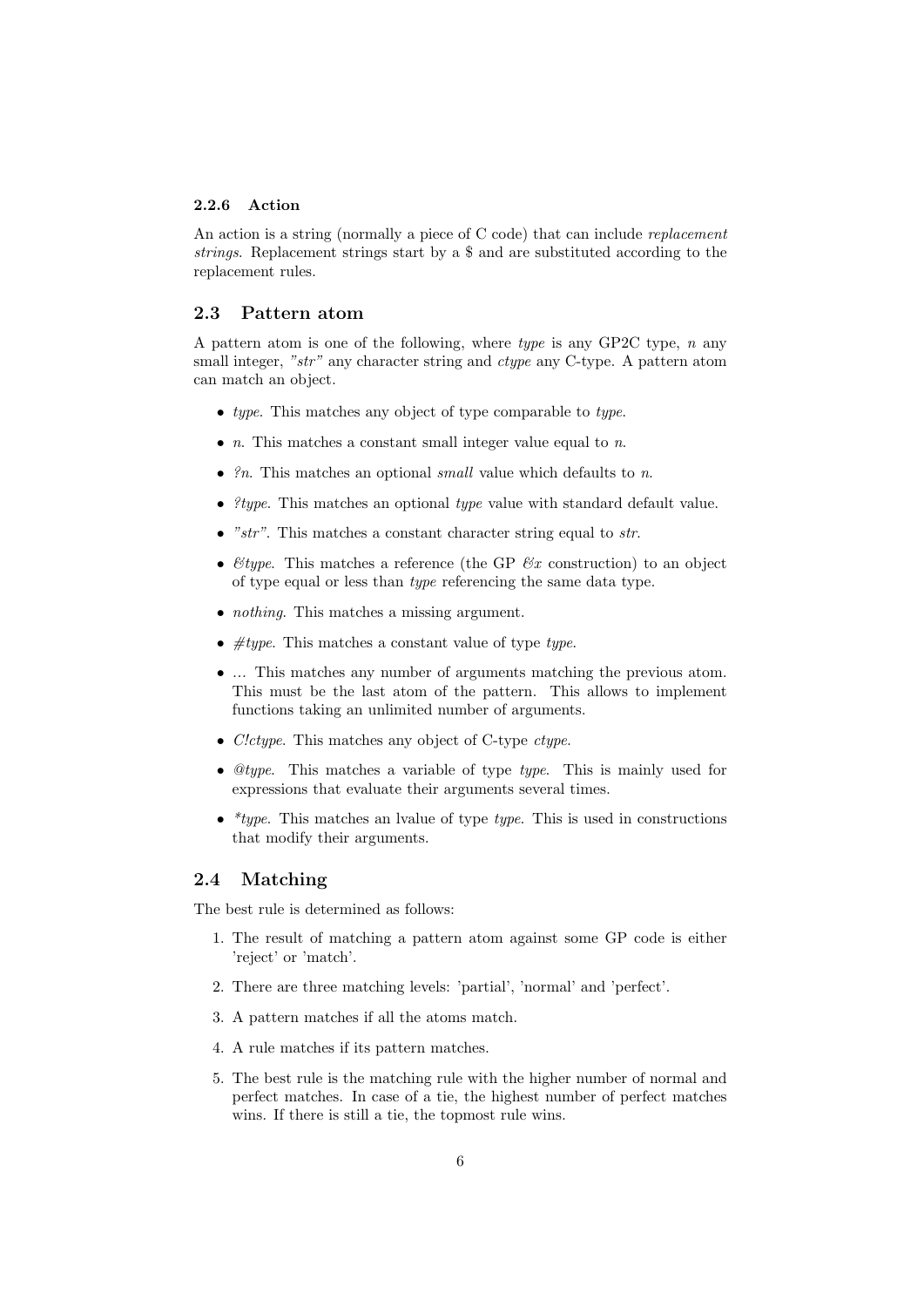When matching the pattern atoms type and  $?type$ , the matching level is determined as follows:

- a perfect match occurs when the type of the object is exactly type,
- a normal match when the type is less than  $type$ ,
- a partial match when the type is bigger than type.
- Rejection happens when the types are uncomparable.

Other pattern atoms always result in a reject or a perfect match.

# 2.5 Mode

Modes are used in descriptions to give more information to GP2C about the action part. They are usually useless to human beings that are smart enough to understand the action part. The current list of modes is:

prec The action uses the prec variable.

- parens The action does not have top precedence. GP2C will put it between parentheses when needed (see \$())
- copy The action returns data that access memory belonging to other objects. GP2C will generate calls to gcopy() when needed.

## 2.6 Lists of replacement strings

The following special sequences can occur in the action part:

- $\bullet$  \$n. This is replaced by the *n*-th argument of the function.
- $\mathfrak{F}(n)$ . This is replaced by the *n*-th argument of the function between parenthesis if it has the parens mode.
- **\$type:n.** This is replaced by the *n*-th argument of the function cast to type type.
- $$(type:n)$ . Combination of  $$(n)$  and  $$(type:n)$ .
- $\sqrt[6]{n}$ . This is replaced by the *n*-th argument of the function, which must be a constant string, with all  $\%$  characters doubled and no quotes. This is for use inside format specification.
- \$prec: short cut for \$prec.
- \$bitprec: short cut for \$bitprec.
- \$"message". Signals an invalid condition. GP2C will abort by printing the error message message.
- \${RPN sequence} The RPN sequence is a space separated list of RPN commands that will be evaluated by the GP2C internal RPN evaluator. If the stack is empty at the end of the evaluation, this is replaced by the empty string, else this is replaced by the integer at the top of the stack. Some RPN commands generate text, in that case it is pasted just before the \$ sign.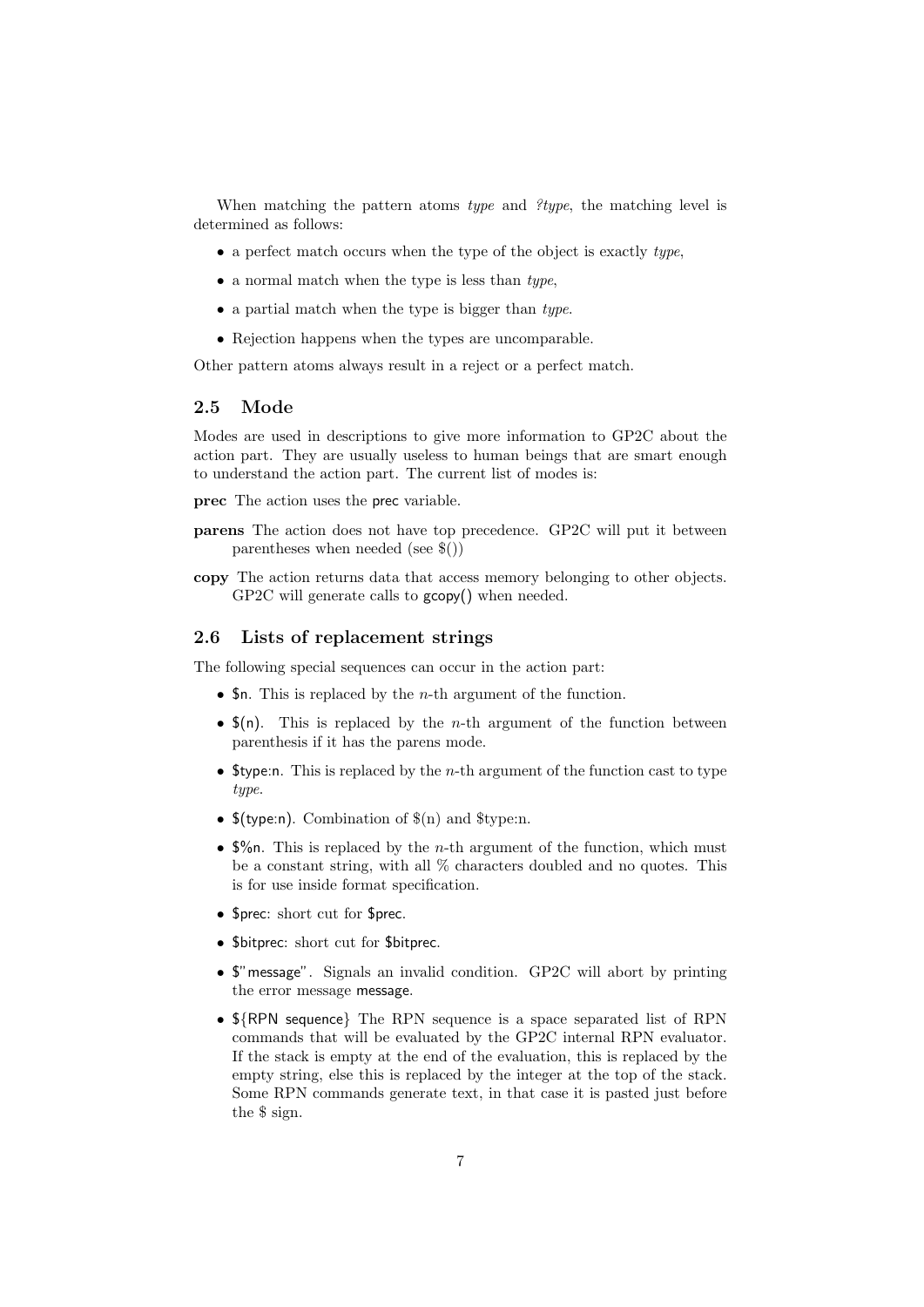### 2.7 Lists of RPN commands

The commands are evaluated with respect to a stack of integer values, initially empty. The exact list of command supported by a particular GP2C version is the %accepted\_command hash in the script scripts/822\_desc.pl.in.

*literal integer* push the integer at the top of the stack.

: tupe push the type type at the top of the stack.

add, sub, mul, div, mod 2-ary arithmetic operators

neg 1-ary arithmetic operator

and, or, xor 2-ary logical operators

not 1-ary logical operator

type pop an integer  $n$  and push the type of the  $n$ -th argument.

- value pop an integer n and push the value of the n-th argument, provided it is a constant integer.
- code pop an integer  $n$  and generate the C code for the  $n$ -th argument.
- cast pop an integer  $n$  and a type  $t$  and generate the C code for the  $n$ -th argument cast to type t.
- parens this is a flag requesting code and cast to enclose the C code between parenthesis if the argument has the parens mode.
- str format, str raw pop an integer  $n$  such that the *n*-th argument is a constant string and display the string without leading and ending ". Furthermore str format will display the string in a way suitable for inclusion in a format string by quoting meta-characters.

prec display the local precision (in prec format).

bitprec display the local precision in bit.

The following RPN commands are useful with the ... pattern atom to implement functions that take an unlimited number of arguments.

- nbarg push the actual number of arguments of the function.
- format string, format args pop an integer  $n$  such that the  $n$ -th argument corresponds to a ... pattern atom and generate a format string and a list of arguments, see the description of the GP function print.
- code, cast If the integer  $n$  corresponds to a  $\ldots$  pattern atom, generate a comma-separated list of C code for the arguments  $n-1, n, n+1, \ldots$ , nbarg, by matching each argument against the  $n - 1$  pattern atom.
- stdref this is a flag requesting code and type to prepend a  $\&$  before each arguments.